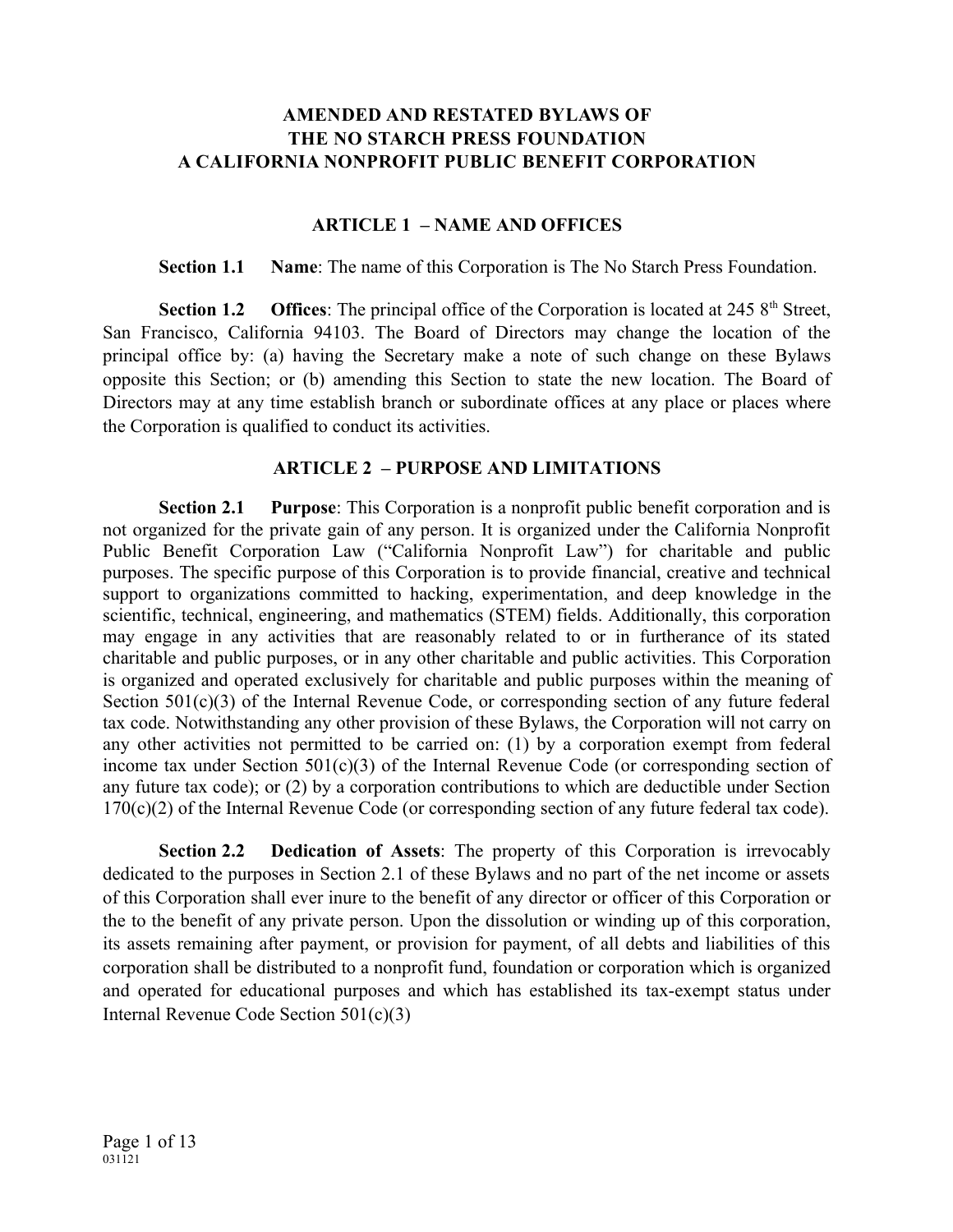**Section 2.3 Private Foundation Limitations**: If the Corporation is determined to be a private foundation as defined in Section 509(a) of the Internal Revenue Code (or the corresponding provision of any future United States internal revenue law):

(a) The Corporation will not engage in any act of self-dealing as defined in Section 4941(d) of the Internal Revenue Code (or the corresponding provision of any future United States internal revenue law);

(b) The Corporation will distribute its income for each tax year at such time and in such manner as not to become subject to the tax on undistributed income imposed by Section 4942 of the Internal Revenue Code (or the corresponding provision of any future United States internal revenue law);

(c) The Corporation will not retain any excess business holdings as defined in Section 4943(c) of the Internal Revenue Code (or the corresponding provision of any future United States internal revenue law);

(d) The Corporation will not make any investments in such manner as to subject it to tax under Section 4944 of the Internal Revenue Code (or the corresponding provision of any future United States internal revenue law); and

(e) The Corporation will not make any taxable expenditures as defined in Section 4945(d) of the Internal Revenue Code (or the corresponding provision of any future United States internal revenue law).

#### **ARTICLE 3 – MEMBERSHIP**

**Section 3.1 No Members**: The Corporation will have no voting members within the meaning of California Nonprofit Law.

# **ARTICLE 4 – BOARD OF DIRECTORS**

**Section 4.1 General Powers**: Subject to the provisions and limitations of California Nonprofit Law, the Board of Directors ("Board") shall manage all the business activities and affairs of the Corporation, and all corporate powers shall be exercised by or under direction of the Board. The Board is responsible for overall policy and direction of the Corporation and shall delegates responsibility for the day-to-day operations employees, volunteers, and/or committees.

**Section 4.2 Specific Powers**: Without limiting the general powers set forth in Section 4.1 above, the Board will have the specific power to:

(a) Perform any and all duties imposed on them collectively or individually by law, the Corporation's Articles of Incorporation, or these Bylaws;

(b) Appoint and remove Officers and hire and terminate employees of the Corporation and, except as otherwise provided in these Bylaws, prescribe the duties and fix the compensation of all Officers and employees of the Corporation;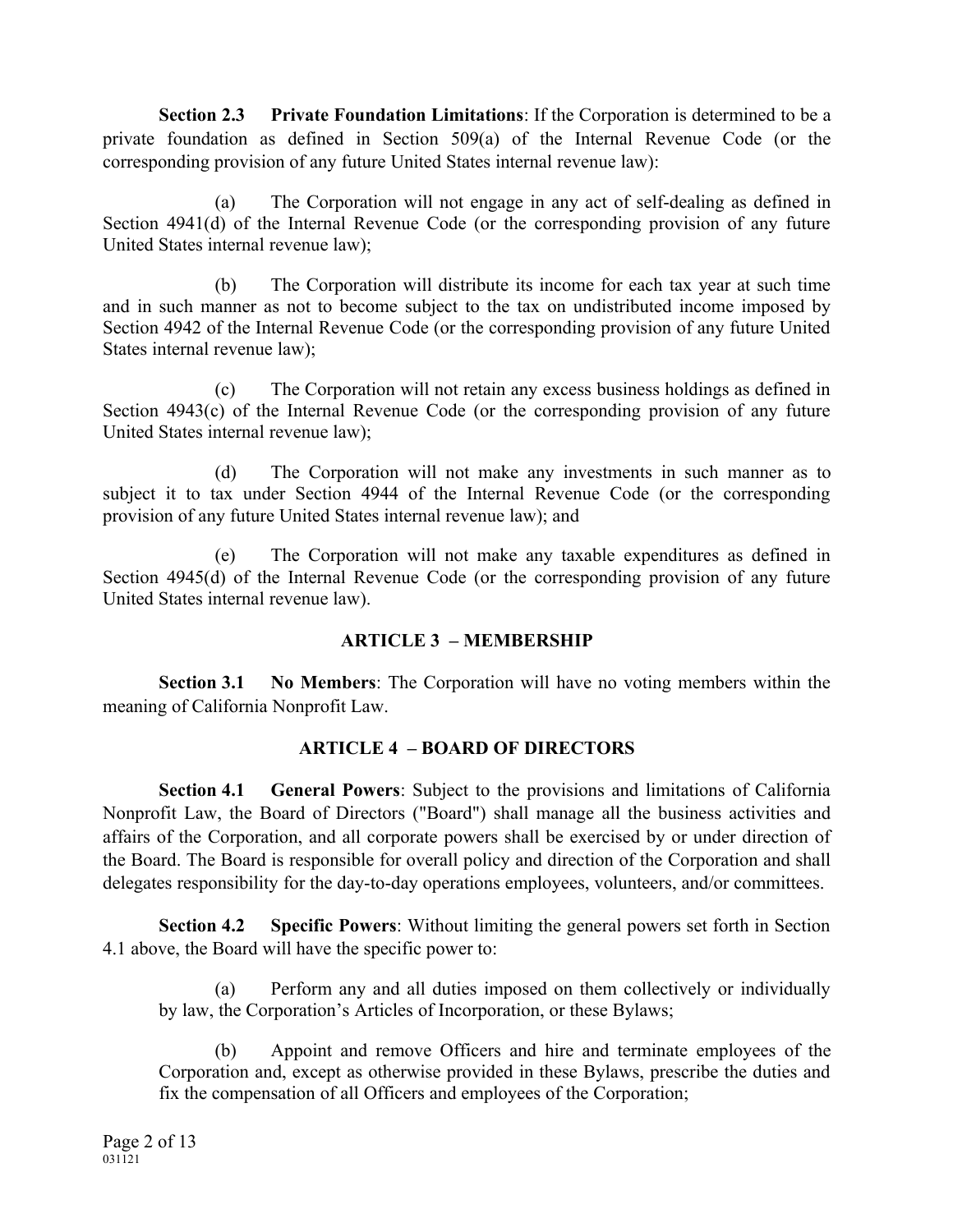(c) Supervise all Officers, agents, and employees of the Corporation to assure that their duties are performed properly;

(d) Meet at such times and places as required by these Bylaws;

(e) Qualify the Corporation to conduct its activities in any other state, territory, dependency, or country and to, thereafter, conduct the Corporation's activities outside of California;

(f) Borrow money and incur debts on behalf of the Corporation and cause to be executed and delivered for the Corporation's purposes, in the corporate name, promissory notes, bonds, debentures, deeds of trust, mortgages, pledges, and other evidences of debt and securities;

(g) Pledge or hypothecate funds and other assets of the Corporation for purposes of securing any debt incurred by the Corporation; and

(h) Invest and reinvest assets of the Corporation.

**Section 4.3 Duties**: Directors shall perform their duties, including duties as members of any committee of the Board upon which the Directors may serve, in good faith, in a manner such Directors believe to be in the best interests of the Corporation and with such care, including reasonable inquiry, as ordinary prudent persons in a like position would use under similar circumstances.

In performing the duties of a Director, a Director shall be entitled to rely on information, opinions, reports or statements, including financial statements and other financial data, prepared by:

(a) One or more Officers or employees of this Corporation whom the Director believes to be reliable and competent in the matters presented;

(b) Attorneys, independent accountants, or other persons as to matters which the Director believes to be within such person's professional or expert competence; or

(c) A committee of the Board upon which the Director does not serve, as to matters within its designated authority, so long as, in any such case, the Director acts in good faith, after reasonable inquiry when the circumstances require inquiry, and without knowledge that would cause such reliance to be unwarranted.

**Section 4.4 Restriction on Interested Directors**: As long as required by law under Corporations Code Section 5227, no more than forty-nine percent (49%) of the persons serving on the Board may be "interested persons." An interested person is: (a) any person compensated by the Corporation for services rendered to the Corporation within the previous twelve (12) months, whether as a full-time or part-time employee, independent contractor, or otherwise, excluding any reasonable advancement or reimbursement of expenses incurred by a Director in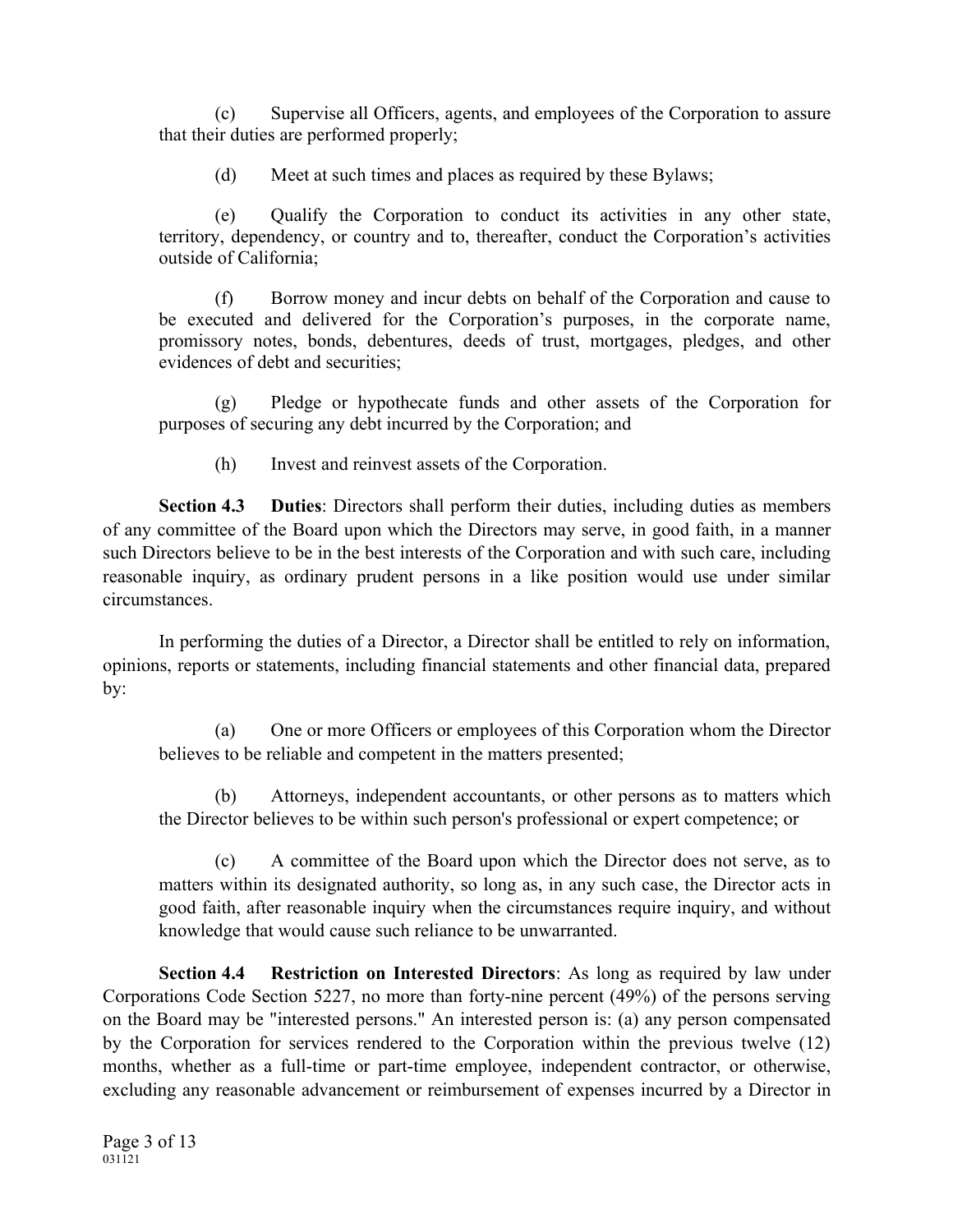the performance their duties as a Director; and (b) any sibling, ancestor, descendent, spouse, or in-law of any person described above in (a) of this Section 4.4. Any violation of the provisions of this Section 4.4 shall not, however, affect the validity or enforceability of any transaction entered into by the corporation.

**Section 4.5 Number of Directors**: The Board will be composed of a minimum of Three (3) and a maximum of Eight (8) persons, with the exact number of Directors to be determined by the Board from time to time. A change to the minimum or maximum number of Directors requires an amendment to this Section of the Bylaws, or a repeal and adoption of a new Section in accordance with these Bylaws.

**Section 4.6 Term of Office**: Directors will serve for a term of Three (3) years. Directors may serve any number of consecutive terms, and until such successor is duly elected and qualified

**Section 4.7 Appointment of Initial Directors**: The initial members of the Board of Directors shall be those two (2) individuals appointed by the sole incorporator of the Corporation pursuant to Section 5134 of the California Corporations Code and as stated in the Action by Incorporator of The No Starch Press Foundation dated August 16, 2017. Subsequent Directors shall be elected pursuant to Section 4.8 of these Bylaws.

# **Section 4.8 Election of Directors**:

(a) The directors of the Corporation will be elected for Three (3) year terms by all the Directors in office at the time of the election, except for the initial Directors of the Corporation who were appointed by the incorporator of the Corporation as stated above in Section 4.7.

(b) Directors will be elected at the annual meeting of the Board or at a special meeting of the Board held for that purpose. Each Director, will hold office until the expiration of the term for which he or she was elected and until a successor is elected and qualified. A Director (including an initial Director) may serve for any number of terms, regardless of whether such terms are consecutive or not.

(c) Cumulative voting shall not be permitted during the election of Directors.

**Section 4.9 Vacancies**: A vacancy on the Board shall exist upon:

- (a) The death, resignation, or removal of any Director;
- (b) The increase of authorized number of Directors; or

(c) The declaration by resolution of the Board of vacancy in the office of a Director who has been declared of unsound mind by court order or convicted of a felony, or who has been found by final order of judgment of any court to have breached a duty under Corporations Code Section 5231.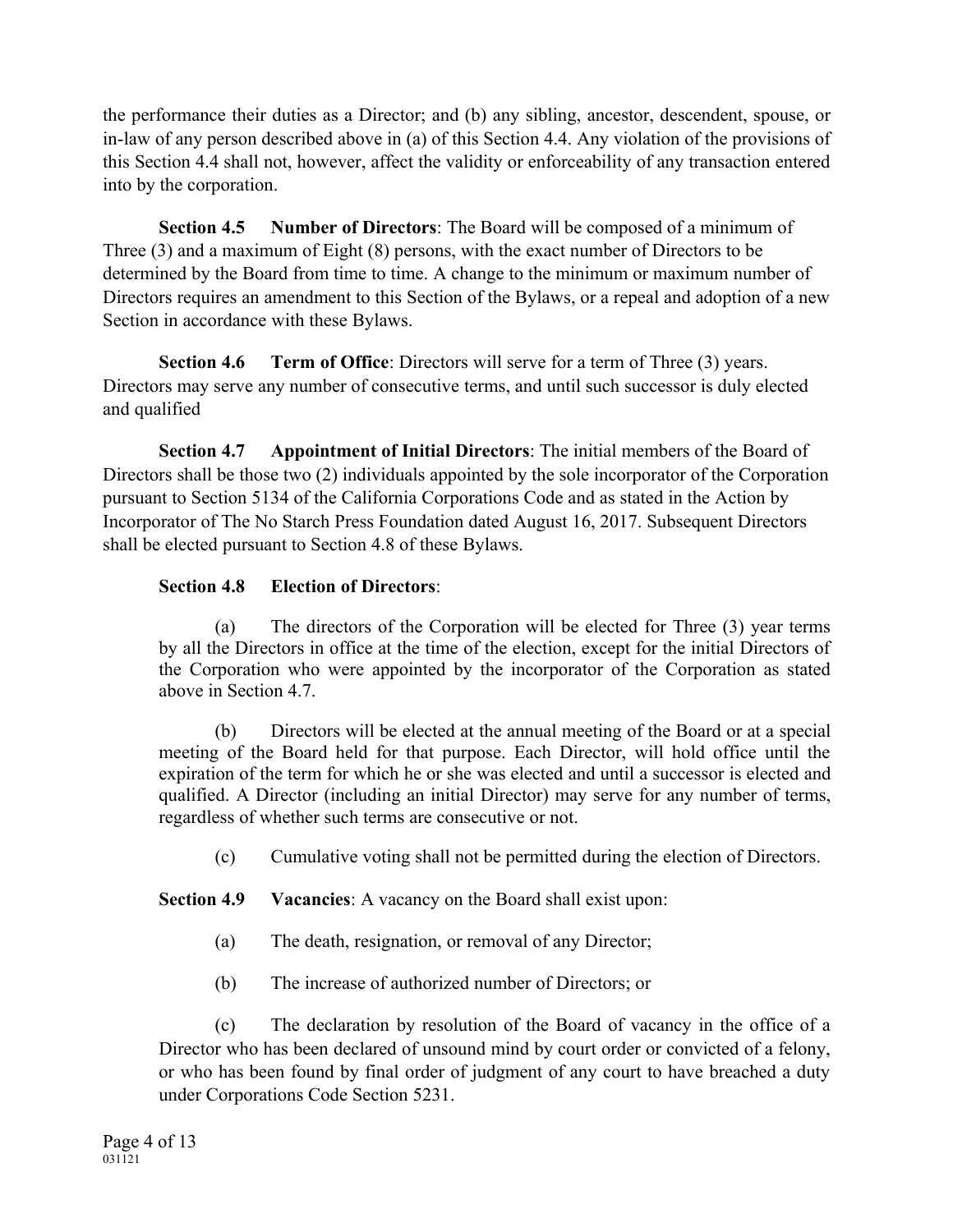Vacancies may be filled by approval of a majority of the Board, or if the number of Directors then in office is less than a quorum: by (1) unanimous written consent of the Directors then in office; (2) the affirmative vote of a majority of the Directors then in office at a meeting noticed in compliance with these bylaws; or (3) the sole remaining Director.

**Section 4.10 Removal**: A Director may be removed, with or without cause, by a vote of the majority of Directors then in office at a regular meeting or at a special meeting called for that purpose, or at a regular meeting, provided notice of that meeting and the removal questions are given as provide in Section 4.15 of these Bylaws. Any vacancy caused by the removal of a Director shall be filed as provide in Section 4.9 of these Bylaws.

**Section 4.11 Resignation, termination, and absences**: Any Director may resign by giving written notice to the President or Secretary of this Corporation. Such resignation shall be effective upon receipt by the President or Secretary and pursuant to Section 4.8(b) of these Bylaws or upon a specified date in the written notice of resignation.

**Section 4.12 Annual Meeting and Regular Meetings**: The Board of Directors shall hold an annual meeting at least once a year, at a time and place designated by the Board for purposes of electing directors, appointing officers, designating committees, and transacting regular business. In addition to the annual meeting, the Board of Directors may fix by resolution the time and place for holding regular Board meetings and the Board shall strive to hold such regular meetings on at least a quarterly basis.

**Section 4.13 Special Meetings**: Special meetings of the Board may be called by the President, the Secretary, or any two Directors.

**Section 4.14 Place of Meetings**: The annual meeting and regular meetings of the Board may be held at any place within or outside the state of California that has been designated from time to time by resolution of the Board or in the notice of the meeting, if any. In the absence of such designation, annual meetings and regular meetings will be held at the principal office of the Corporation. Special meetings of the Board will be held at any place within or outside the state of California that has been designated in the notice of the meeting or, if no place is designated in the notice, at the principal office of the Corporation. Notwithstanding the above provisions, any meeting may be held at any place consented to in writing by all the Directors, either before or after the meeting. Any consent given will be filed with the minutes of the meeting.

Board meetings may be held in full or in part by conference call, video communication, or other electronic transmission, and participating in a meeting through those means shall constitute presence at the meeting, if all of the following are satisfied:

(a) Each Director participating in the meeting can communicate with all of the other Directors concurrently;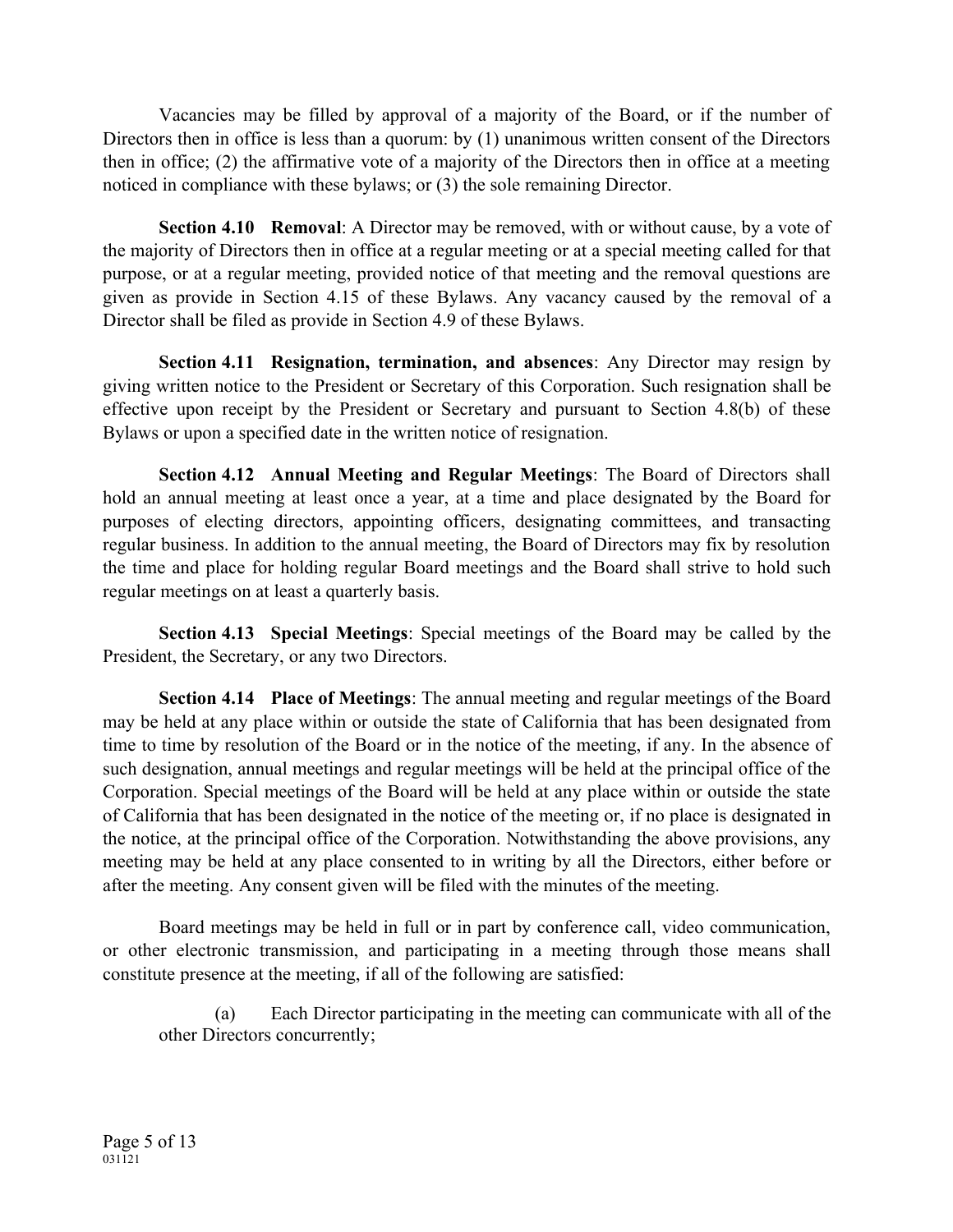(b) Each Director is provided the means of participating in all matters before the Board, including, without limitation, the capacity to propose, or to interpose an objection to, a specific action to be taken by the Corporation;

(c) The Corporation adopts and implements some means of verifying that all persons participating in the meeting are Directors of the Corporation or are otherwise entitled to participate in the meeting, and that all actions of, or votes by, the Board are taken and cast only by Directors and not by persons who are not Directors; and

(d) Each Director participating in the meeting using electronic transmission has provided an unrevoked written consent to receiving electronic communications from the Corporation.

**Section 4.15 Notice of Meetings**: Notice of all meetings shall state the place, date and time of the meeting. The purpose of any Board meeting does not need to be stated in the notice. Notice must be given to all Directors at least four (4) days in advance if it is sent by first class mail or at least forty-eight (48) hours in advance if delivered personally, by telephone, or by electronic transmission. Notice shall not be given by electronic transmission if the Corporation is unable to deliver two consecutive notices to a Director by that means, or if the inability to deliver the notice becomes known to the Secretary or other person responsible for giving notice.

Actions taken at any meeting shall be valid, even if notice is not provided in accordance with this Section 4.15, if (a) a quorum is present and (b) either before or after the meeting, each of Director not at the meeting signs a written waiver of notice, a consent to holding of the meeting, or an approval of the minutes. All waivers, consents, and approvals shall be filed with the corporate records or made a part of the minutes of the meeting. Valid notice of a meeting shall also be deemed to have been validly given to any Director who attends the meeting and fails, before or at the beginning of the meeting, to object to the lack of adequate notice.

**Section 4.16 Quorum**: A majority of the Board shall constitute a quorum. If a quorum is not present at a meeting. No business may be conducted by the Board at any meeting at which a quorum is not present, and the only motion which shall be voted on is a motion to adjourn the meeting. If at the beginning of meeting a quorum is present but later a quorum is lost due to the withdrawal or exit of Directors from the meeting, the remaining Directors may continue to conduct business as long as any actions taken thereafter are approved by at least a majority of the required quorum, or such greater percentage as may be required by law.

**Section 4.17 Compensation**: Directors shall serve without compensation, except that they shall be allowed reasonable advancement or reimbursement of expenses incurred in the performance of their regular duties as specified in these Bylaws. Any payments to Directors shall be approved in advance in accordance with this corporation's conflict of interest policy. Nothing herein contained shall be construed to preclude any Director from serving the Corporation in any other capacity and receiving reasonable compensation for such service.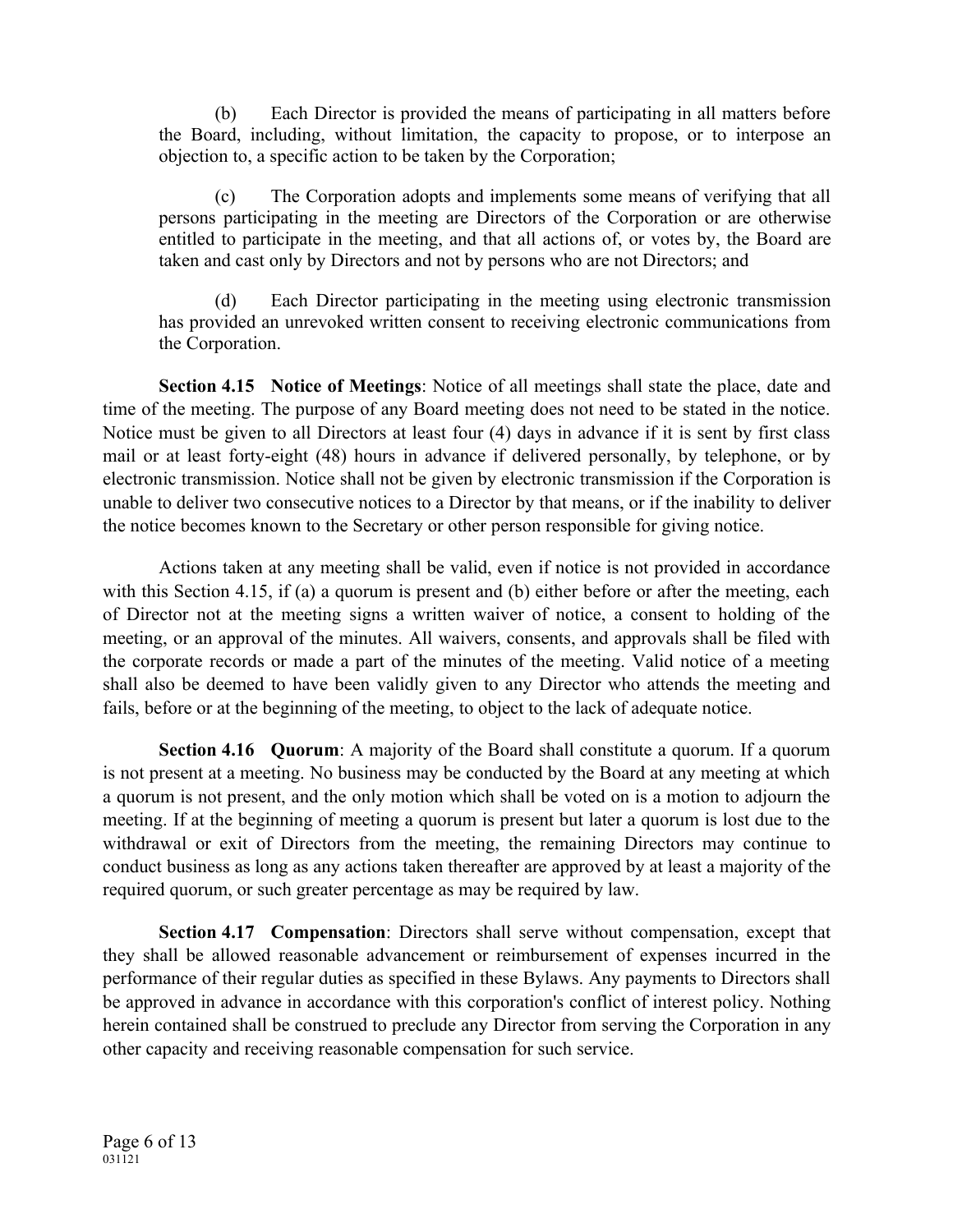**Section 4.18 Board Action**: Every act or decision done or made by a majority of the Directors present at a meeting duly held at which a quorum is present is the act of the Board, unless the Articles of Incorporation or these Bylaws, or provisions of the Law require a greater percentage or different voting rules for approval of a matter by the Board.

**Section 4.19 Actions by Unanimous Written Consent Without Meeting**: Any action required or permitted to be taken by the Board under any provision of law may be taken without a meeting if all members of the Board consent in writing to such action. For purposes of this Section only, "all members of the Board," shall not include any "interested Director" as defined in Section 5233 of the California Corporations Code. Such written consent or consents shall be filed with the minutes of the proceedings of the Board. Such action by written consent shall have the same force and effect as the unanimous vote of the Directors.

#### **ARTICLE 5 – COMMITTEES**

**Section 5.1 Committee Formation**: The Board may, by resolution adopted by a majority of the Directors, provided that a quorum is present, create one or more committees to serve at the pleasure of the Board, consisting of two (2) or more Directors. Appointments to such committees shall be by a majority vote of the Directors. The Board may appoint one or more Directors as alternate members of any committee, who may replace any absent member at any meeting of the committee. Such committees may act to the extent of the authority provided in resolution by the Board. Provided however, that such committees, shall not have the authority to:

(a) approve any action for which California Nonprofit Corporation Law requires Board approval;

(b) fill any vacancies on the Board or on any committee which has the authority of the Board.

(c) amend or repeal the Articles of Incorporation or these Bylaws or adopt new Bylaws.

(d) appoint committees of the Board or the members thereof; and

(e) approve any self-dealing transactions as defined by Section 5233 of the California Corporations Code or any successor section thereto, except as provided by law.

**Section 5.2 Advisory Committee Formation**: The Board, by a majority vote of Directors, may establish one or more advisory committees to the Board. The members of any advisory committee may consist of Directors or non-Directors. Notwithstanding the powers given to other duly-formed committees, advisory committees may not exercise the authority of the Board to make decisions on behalf of the Corporation, but shall be limited to making recommendations to the Board or the Board's authorized representatives and to implementing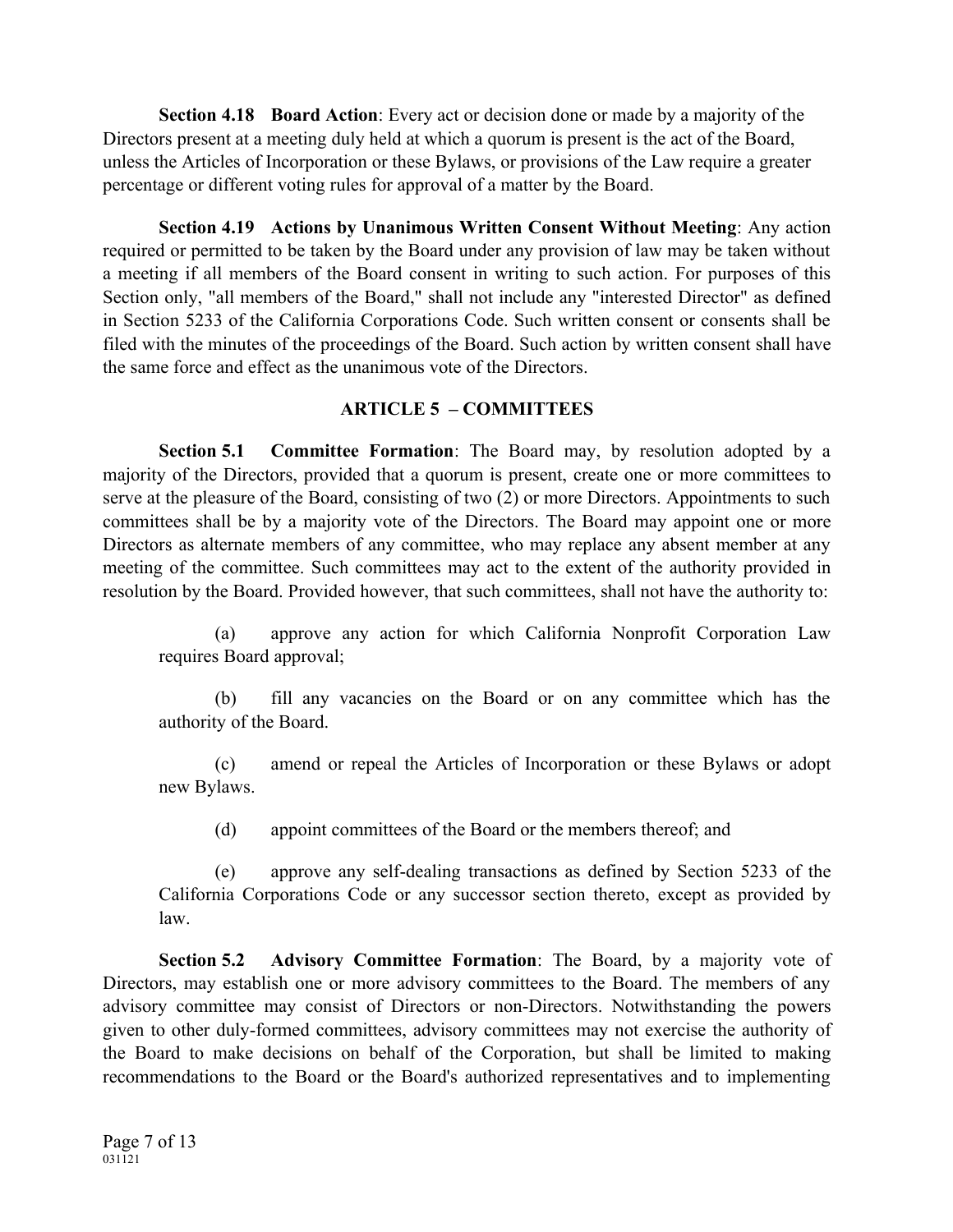Board decisions and policies. Advisory committees shall be subject to the supervision and control of the Board.

**Section 5.3 Audit Committee**: At all times that this Corporation is required by applicable law to have an independent audit, or at any time the Corporation voluntarily chooses to do so, the Corporation shall have an Audit Committee consisting of at least two Directors and which may include nonvoting advisors. Directors who are employees or officers of the Corporation or who received, directly or indirectly, any consulting, advisory, or other compensatory fees from the Corporation (other than for service as director) may not serve on the audit committee. The audit committee shall perform the duties and adhere to the guidelines set forth from time to time by the Board. Such duties include, but are not limited to:

(a) Assisting the Board in choosing an independent auditor and recommending termination of the auditor, if necessary;

(b) Negotiating the auditor's compensation;

(c) Conferring with the auditor regarding the corporation's financial affairs; and,

(d) Reviewing and accepting or rejecting the audit.

Members of the audit committee shall not receive compensation for their service on the audit committee in excess of that provided to Directors for their service on the Board. If the Corporation has a finance committee, a majority of the members of the audit committee may not concurrently serve as members of the finance committee, and the chair of the audit committee may not serve on the finance committee.

# **ARTICLE 6 – OFFICERS**

**Section 6.1 Officers**: The Officers of this Corporation shall be a President, a Secretary, a Treasurer and such other Officers with such titles and duties as shall be determined by the Board of Directors. Any number of offices may be held by the same person, except that neither the Secretary nor the Treasurer may serve concurrently as the President.

**Section 6.2 Selection and Term of Office**: The Officers of this Corporation shall be appointed by the Board of Directors and shall serve at the pleasure of the Board.

**Section 6.3 Removal**: Any Officer selected by the Board of Directors may be removed by the Board of Directors whenever in its judgment the best interests of this Corporation would be served thereby, subject to the rights, if any, of an officer under any contract of employment.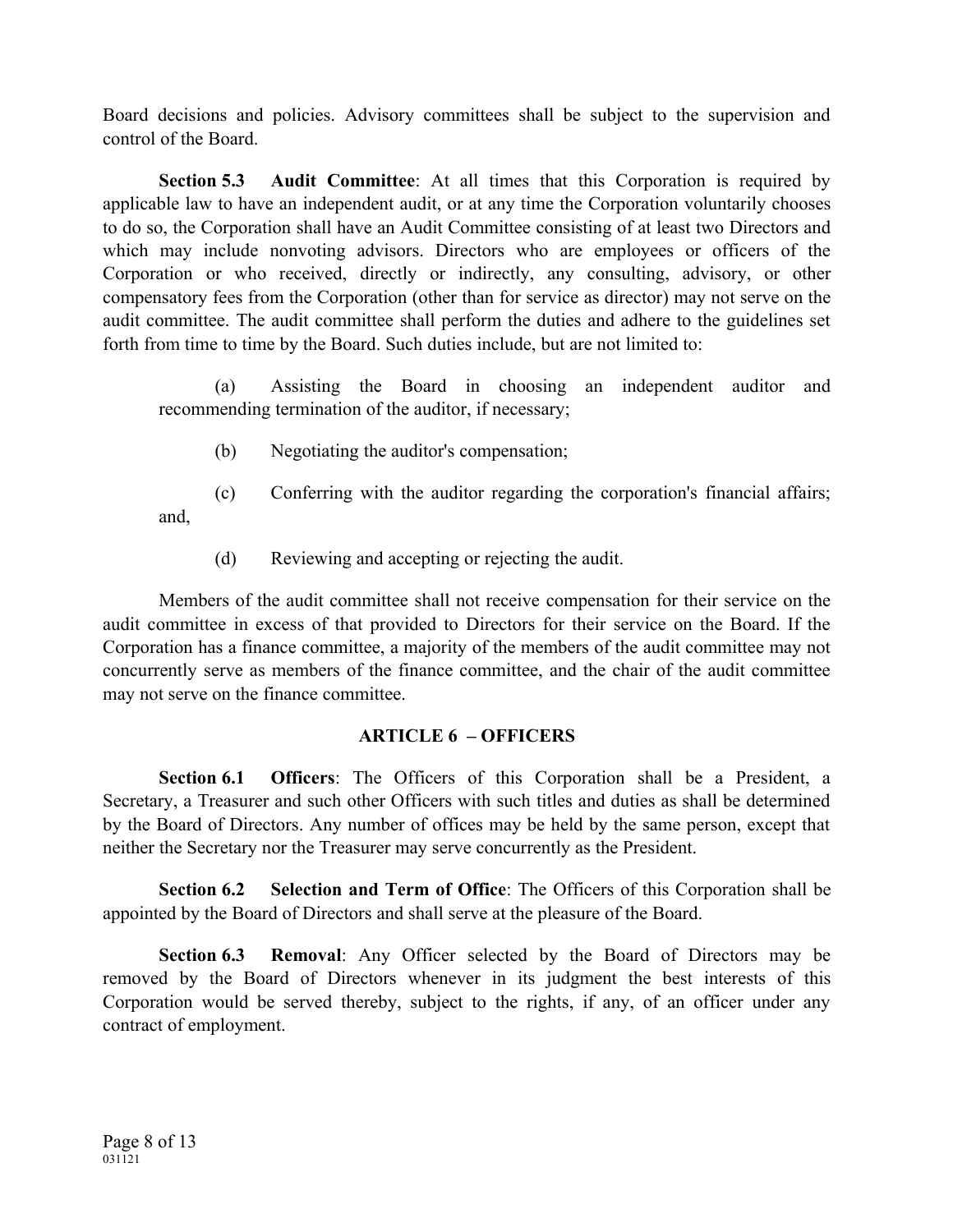**Section 6.4 Resignation**: Any Officer may resign at any time upon written notice to this Corporation without prejudice to the rights, if any, of this Corporation under any contract to which the Officer is a party.

**Section 6.5 Vacancies**: A vacancy in any office because of death, resignation, removal, disqualification or otherwise may be filled by the Board of Directors.

**Section 6.6 President**: Subject to such powers and duties, if any, as may be prescribed by these Bylaws or the Board of Directors, the President shall be the general manager and chief executive officer of this Corporation and shall, subject to the control of the Board of Directors, have general supervision, direction and control of the business and affairs of this Corporation. The President shall preside at all meetings of the Board of Directors.

**Section 6.7 Treasurer**: The Treasurer shall cause regular financial books of the Corporation to be kept and shall render to the Board of Directors, from time to time as may be required, an account of the financial condition of the Corporation and an annual report as required by these Bylaws, as well as such other duties as prescribed by the Board. Such duties may include, but are not limited to, ensuring that appropriate financial reports are completed and made available to the Board, overseeing long-term financial strategies, and developing and maintaining systems to monitor the financial integrity of the Corporation.

**Section 6.8 Secretary**: The Secretary shall cause to be kept at the principal executive office of this Corporation or such other place as the Board of Directors may order minutes of all proceedings of the Board of Directors, with the time and place of each meeting, whether regular or special, and, if special, how authorized, the notice given, and the names of those present. The Secretary shall have all of the powers and perform all of the duties incident to the office of Secretary, and shall have such further powers and shall perform such further duties as may be set by the Board of Directors.

**Section 6.9 Compensation**: The salaries, if any, of the Officers shall be fixed from time to time by resolution of the Board of Directors. Such Compensation shall only be allowed as permitted by California Nonprofit Law, these Bylaws, and any conflict of interest policy adopted by the Board. In all cases, any salaries received by Officers of this Corporation shall be reasonable and given in return for services actually rendered to the Corporation that relate to the performance of the educational purpose of this Corporation. All Officer salaries shall be approved in advance. In approving compensation arrangements, the Board shall base its decision on, among other things, information about compensation paid by similarly situated taxable or tax-exempt organization for similar services, current compensation surveys compiled by independent firms, or actual written offers from similarly situated organizations. The decision to compensate any Officer, including the vote of each individual making such a decision, and the information relied upon in making that decision and its source shall be documented in writing. As is reasonable, the date and terms of any compensation arrangement shall also be documented in writing. No Officer shall be prevented from receiving such salary by reason of the fact that the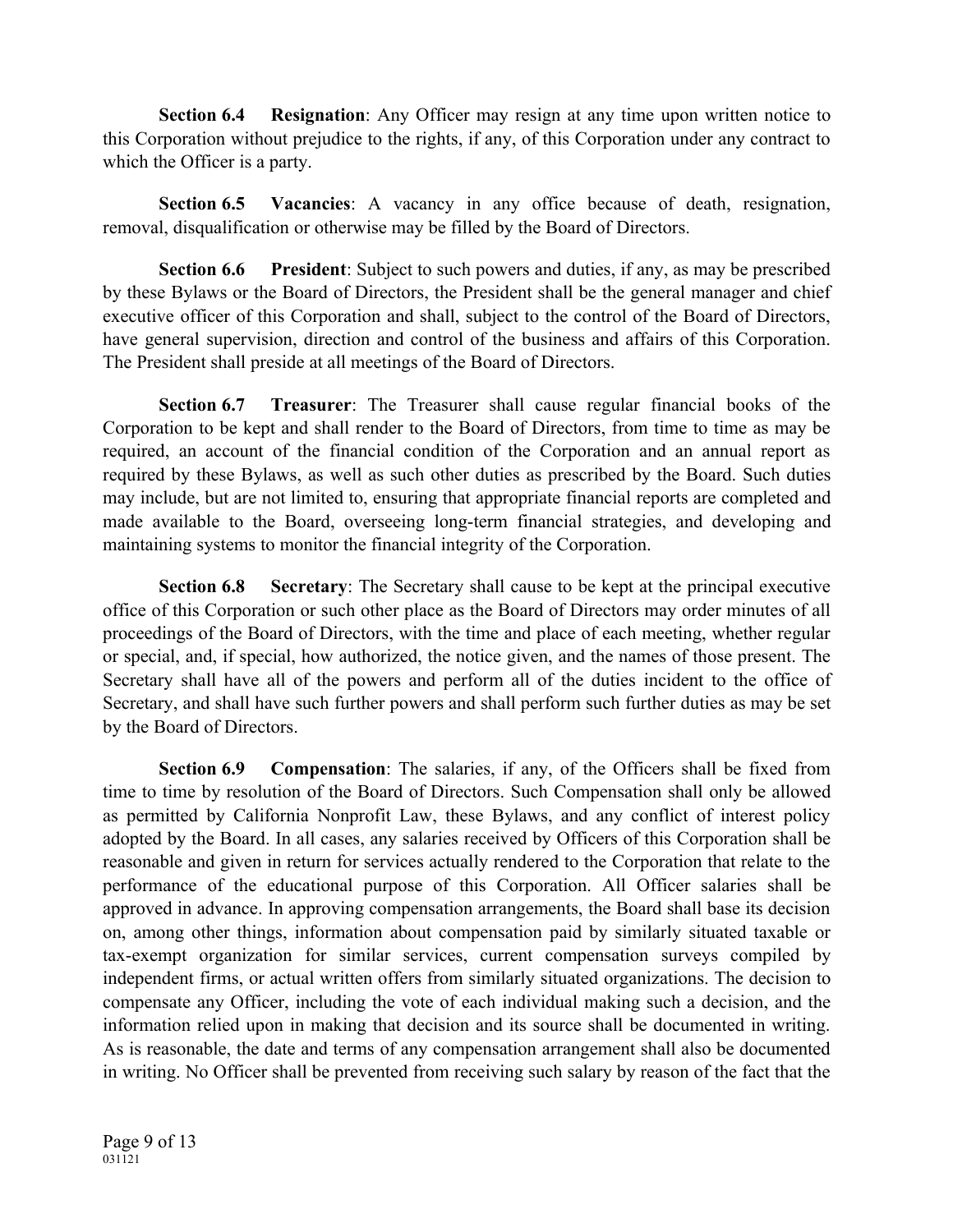Officer is also a Director of the Corporation, provided however, that such compensation shall solely be for services as an Officer.

# **ARTICLE 7 – INDEMNIFICATION**

**Section 7.1 Indemnification**: This Corporation shall indemnify any person who was or is a party, or is threatened to be made a party, to any legal action or proceeding by reason of the fact that such person is or was an Officer, Director, or agent of this corporation, against expenses, judgments, fines, settlements, attorney's fees, and other amounts actually and reasonably incurred in connection with such proceedings, to the fullest extent permitted under the Law. Notwithstanding any provision of these Bylaws, the corporation shall neither indemnify any person nor purchase any insurance in any manner, which would jeopardize or be inconsistent with qualification of the Corporation as a tax-exempt organization under the Internal Revenue Code, or which would result in liability under Section 4941 of the Internal Revenue Code.

**Section 7.2 Non-exclusive Remedy**: The indemnification provided by this article shall not be deemed exclusive of any other rights to which those indemnified may be entitled. This indemnification shall continue after a person has ceased to be an agent and shall inure to the benefit of the heirs, executors, and administrators of such a person.

**Section 7.3 Availability of Indemnification**: In determining whether indemnification is available to the Director, Officer, or agent of this Corporation under California law, the Board shall determine in accordance with Section 5238 of the Corporations Code that such Director, Officer or agent was acting in good faith and in a manner such person reasonably believed to be in the best interests of this Corporation and, in the case of a criminal proceeding, had no reasonable cause to believe the conduct of such person was unlawful. Such determination shall be made by a majority vote of Directors who are not parties to the proceeding.

**Section 7.4 Payments**: Payments authorized in the article include amounts paid and expenses incurred in settling any such proceeding. The foregoing does not apply to any proceeding specifically excluded by law, which includes actions brought by or in the right of this Corporation and certain actions alleging self-dealing or a breach of any duty to assets held in charitable trust.

**Section 7.5 Insurance**: The Corporation may purchase and maintain insurance, in such amounts as the Board may deem appropriate, on behalf of any person indemnified under this article against any liability asserted against or incurred on account of her or his status as an agent of this corporation, other than for violating provisions of law relating to self-dealing as described in Section 5233 of the California Corporations Code. The Corporation may also purchase and maintain insurance, in such amounts as the Board may deem appropriate, to insure the Corporation against any liability, including without limitation any liability for the indemnification provided in this Section.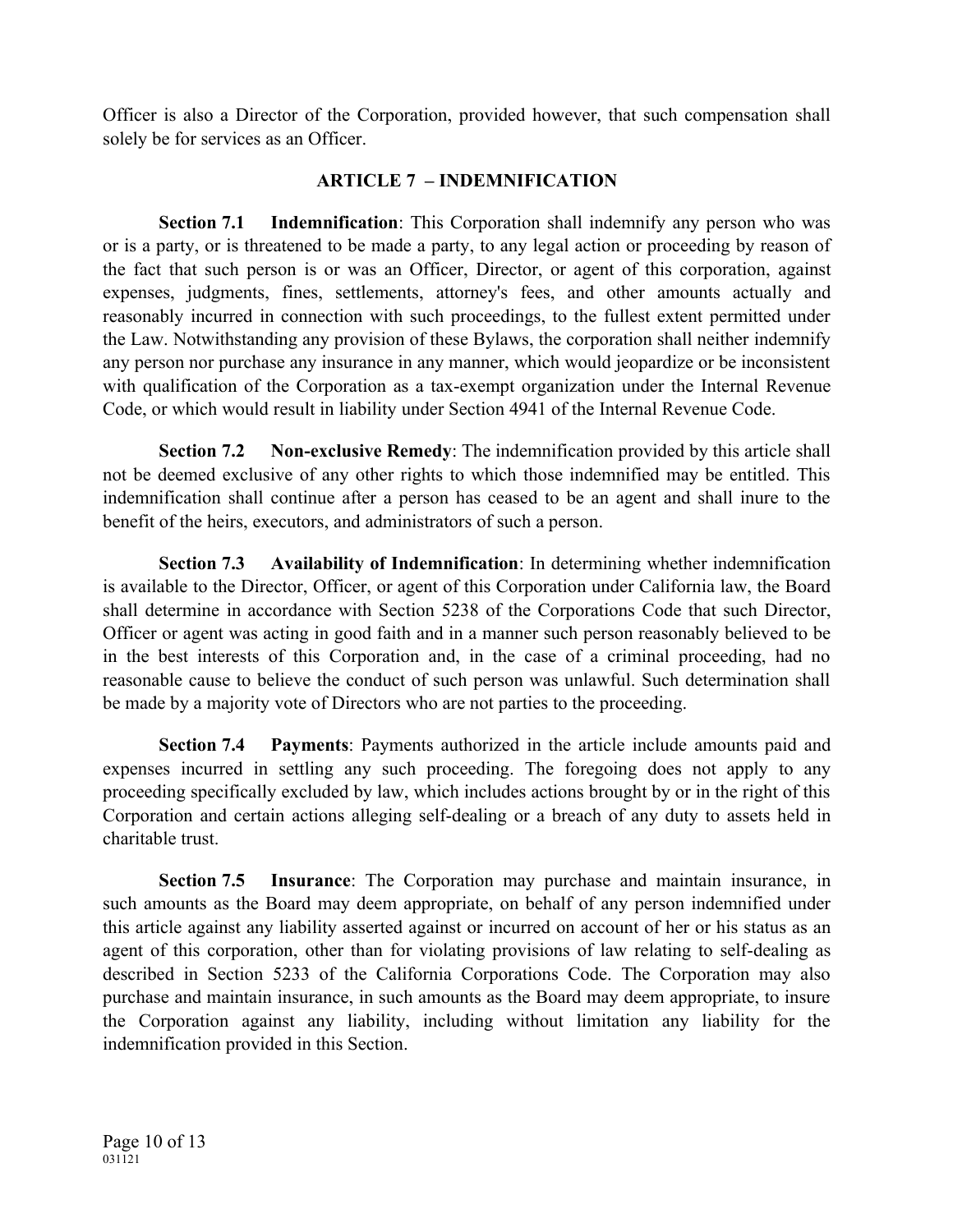#### **ARTICLE 8 – FISCAL YEAR**

**Section 8.1 Fiscal Years**: The fiscal year of the Corporation shall begin on the first day of January and end on the last day of December.

## **ARTICLE 9 – CORPORATE RECORDS AND REPORTS**

**Section 9.1 Maintenance of Corporate Records**: The Corporation shall keep at its principal office:

(a) Minutes of all meetings of Directors, committees of the Board, indicating the time and place of holding such meetings, whether regular or special, how called, the notice given, and the name of those present and the proceedings thereof;

(b) Adequate and correct books and records of account, including accounts of its properties and business transactions and accounts of its assets, liabilities, receipts, disbursements, gains, and losses;

(c) A copy of the Corporation's Articles of Incorporation and Bylaws as amended to date.

**Section 9.2 Directors' Inspection Rights**: Every Director shall have the absolute right at any reasonable time to inspect and copy all books, records, and documents of every kind and to inspect the physical properties of the Corporation. Any inspection under this Section may be made in person or by an agent or attorney of the Director.

**Section 9.3 Annual Report.** Within one hundred and twenty (120) days after the end of the Corporation's fiscal year, the President shall furnish or cause to be furnished a written report to all Directors containing the following information:

(a) The assets and liabilities, including the trust funds, of the Corporation as of the end of the fiscal year;

(b) The principal changes in assets and liabilities, including trust funds, during the fiscal year;

(c) The revenue or receipts of the Corporation for the fiscal year;

(d) The expenses or disbursements of the Corporation during the fiscal year;

(e) Any transaction during the previous fiscal year involving more than \$50,000 in which the Corporation was a party and in which any Director or Officer of the Corporation has a direct or indirect financial interest, or any of a number of such transactions in which the same person had a direct or indirect financial interest and the transactions in the aggregate involved more than \$50,000; and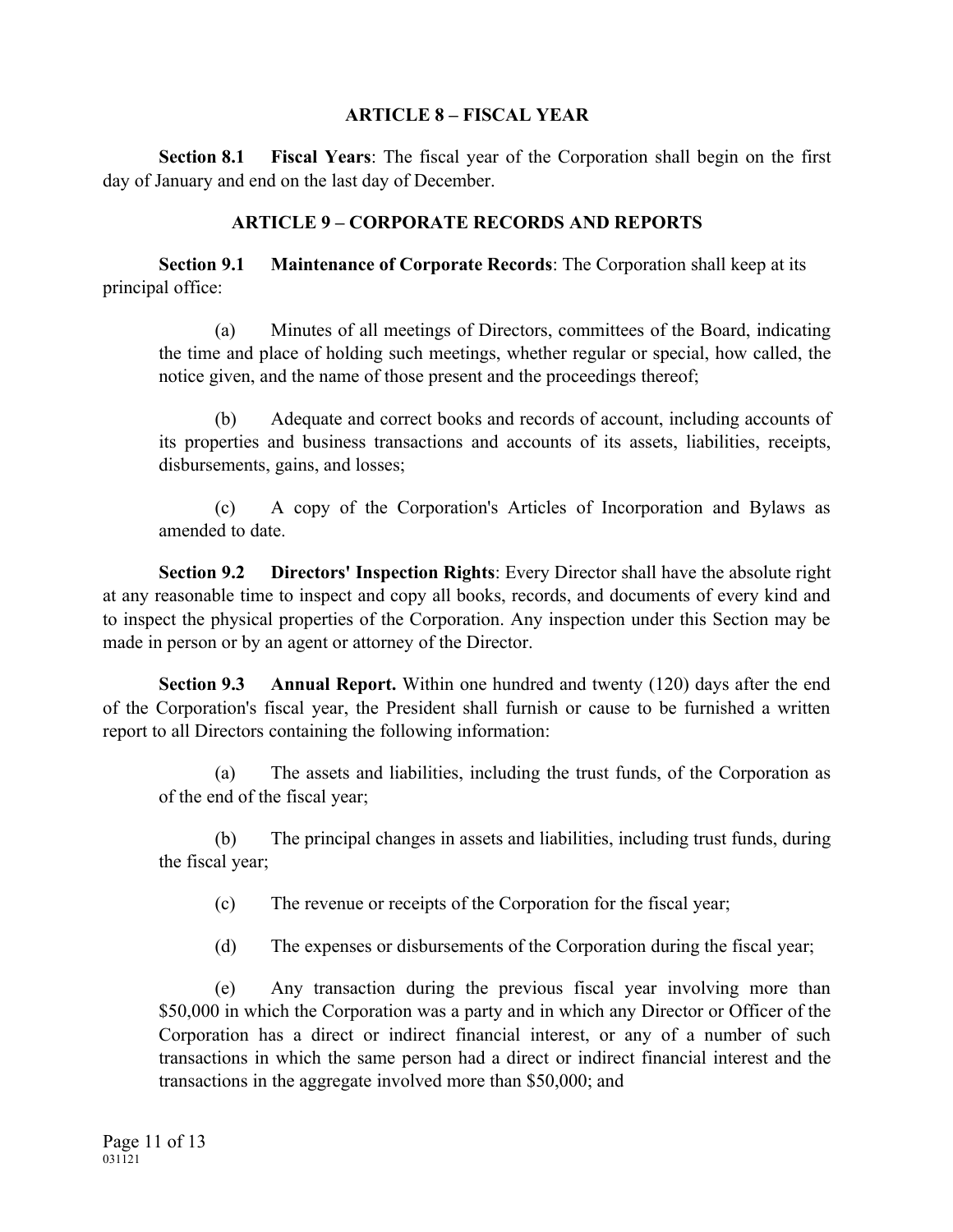(f) The amount and circumstances of any indemnification or advances aggregating more than \$10,000 paid during the fiscal year to any Director or Officer of the Corporation pursuant to these Bylaws, unless such indemnification has already been approved pursuant to Section 5238(e)(2) of the California Corporations Code.

The annual report shall be accompanied by any report of independent accountants or, if no such report exists, the certificate of an authorized Officer of the Corporation that such statements were prepared without audit from the books and records of the Corporation.

Any statement required by this Section shall describe the names of the interested persons involved in such transactions, stating each person's relationship to the Corporation, the nature of each person's interest in the Corporation, and, where practical, the amount of such interest.

### **ARTICLE 10 – AMENDMENT TO BY-LAWS**

**Section 10.1 Amendments**: The Bylaws may be adopted, amended, or repealed by a majority vote of the entire Board. However, the amendment or repeal of this Section 10.1 shall require the unanimous approval of the Board. After the adoption of these Bylaws, no amendment may be made to extend the term of any initial Director beyond the period for which the Director was originally appointed or for which the Director was later elected.

**Section 10.2 Amendments to Articles of Incorporation**: The Articles of Incorporation of the Corporation may be adopted, amended, or repealed by a majority vote by the entire Board. All amendments to the Articles of Incorporation must be filed with the Secretary of State of the State of California.

# **ARTICLE 11 – CONSTRUCTION AND DEFINITIONS**

**Section 11.1 Construction**: Unless the context requires otherwise, the general provisions, rules of construction, and definitions of California Nonprofit Law govern the construction of these Bylaws. Without limiting the generality of the preceding sentence, the feminine gender includes the masculine and the neuter, and singular includes the plural, the plural includes the singular, and the term "persons" includes both a legal entity and a natural person.

**Section 11.2 Electronic Transmission**: Subject to any guidelines and procedures that the Board may adopt from time to time, the terms "written" and "in writing" as used in these Bylaws include any form of recorded message in the English language capable of comprehension by ordinary means and may include electronic transmissions, such as e-mail, provided that the transmission creates a record that can be retained, retrieved, and rendered into clear legible tangible form.